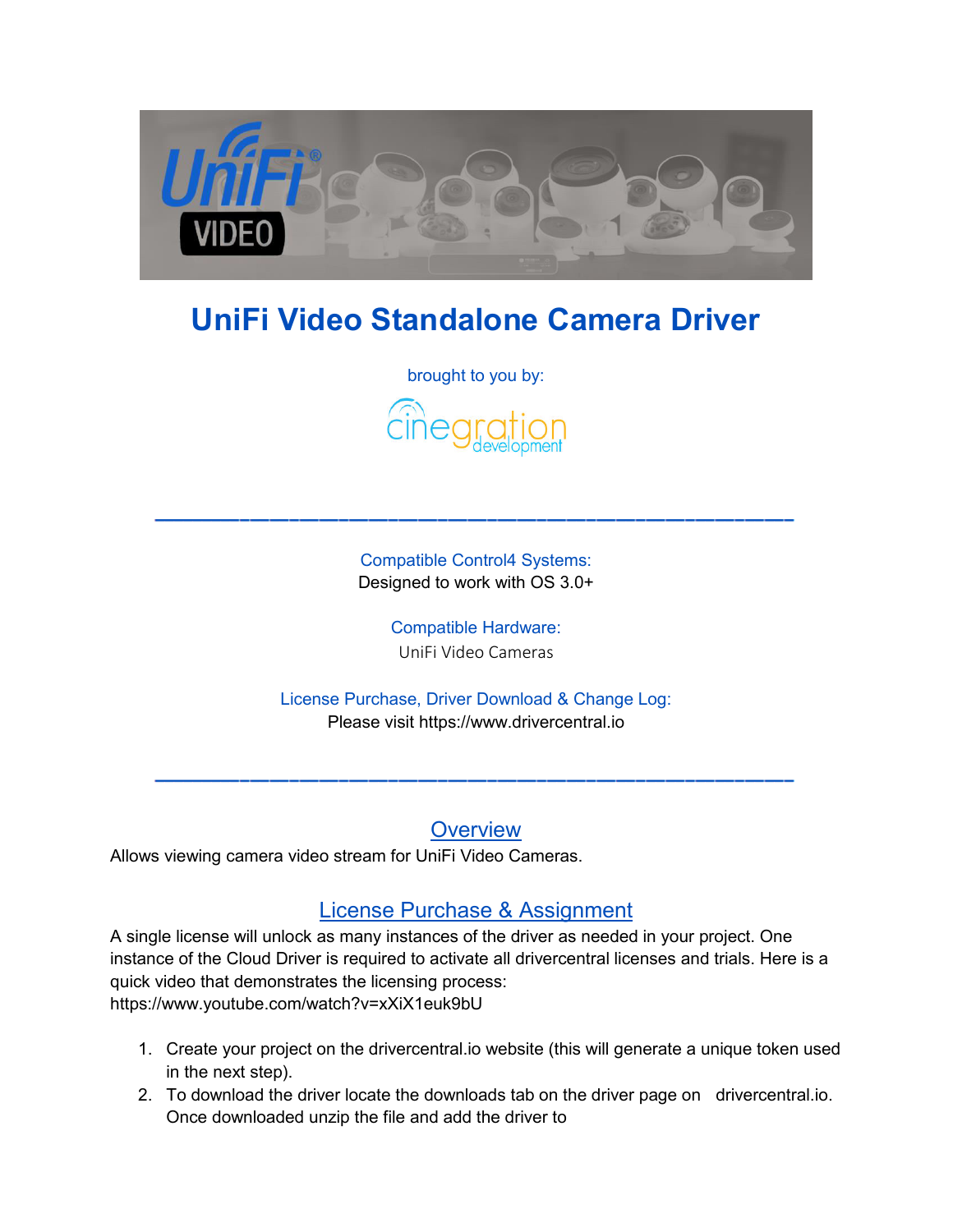- 3. Install and activate the drivercentral's Cloud Driver in your project by pasting the previously generated token in your project. If there is no license associated with the project a trial will automatically activate so long as the driver has not been installed in the past on the controller.
- 4. To purchase a license, locate the driver on drivercentral.io website and add to the cart. Once checked out the purchased license will be found under available licenses in the projects portal.
- 5. Using available licenses tool add a license to activate the driver in that project.
- 6. Once the Cloud Driver checks in to the project (it does so once every hour) the driver will activate.
- 7. If needed, use the Cloud Driver's action "Check Drivers" to force the check in and activate the driver right away.

Your driver activation is now complete! You may now continue to Driver Setup.

Further clarification with visual representation can be found in the articles on <https://help.drivercentral.io/>

## Driver Setup

#### Direct Camera Access Setup:

- Make sure cameras are setup in Standalone mode and on same subnet as Control4
- Verify RTSP stream (Medium or lower) is enabled on camera

#### Control4 Driver Setup:

- 1. Add Driver to project
- 2. Enter IP address of NVR or camera
- 3. Enter the username/password
- 4. Refresh Navigators / Test

#### Testing Camera Video:

Click on Camera Test and Run Snapshot and H.264.

### Home and Region Button Clicks

This driver allows dealers to use the standard 'home' icon on the Control4 Camera GUI and Region clicking for custom event actions. The home icon is displayed on all Control4 interfaces. Region clicking on invisible buttons is supported by Android and iOS MyHome apps. Dealers can use these buttons to trigger lights to turn on/off, garage/gates to open or any other specific programming needed.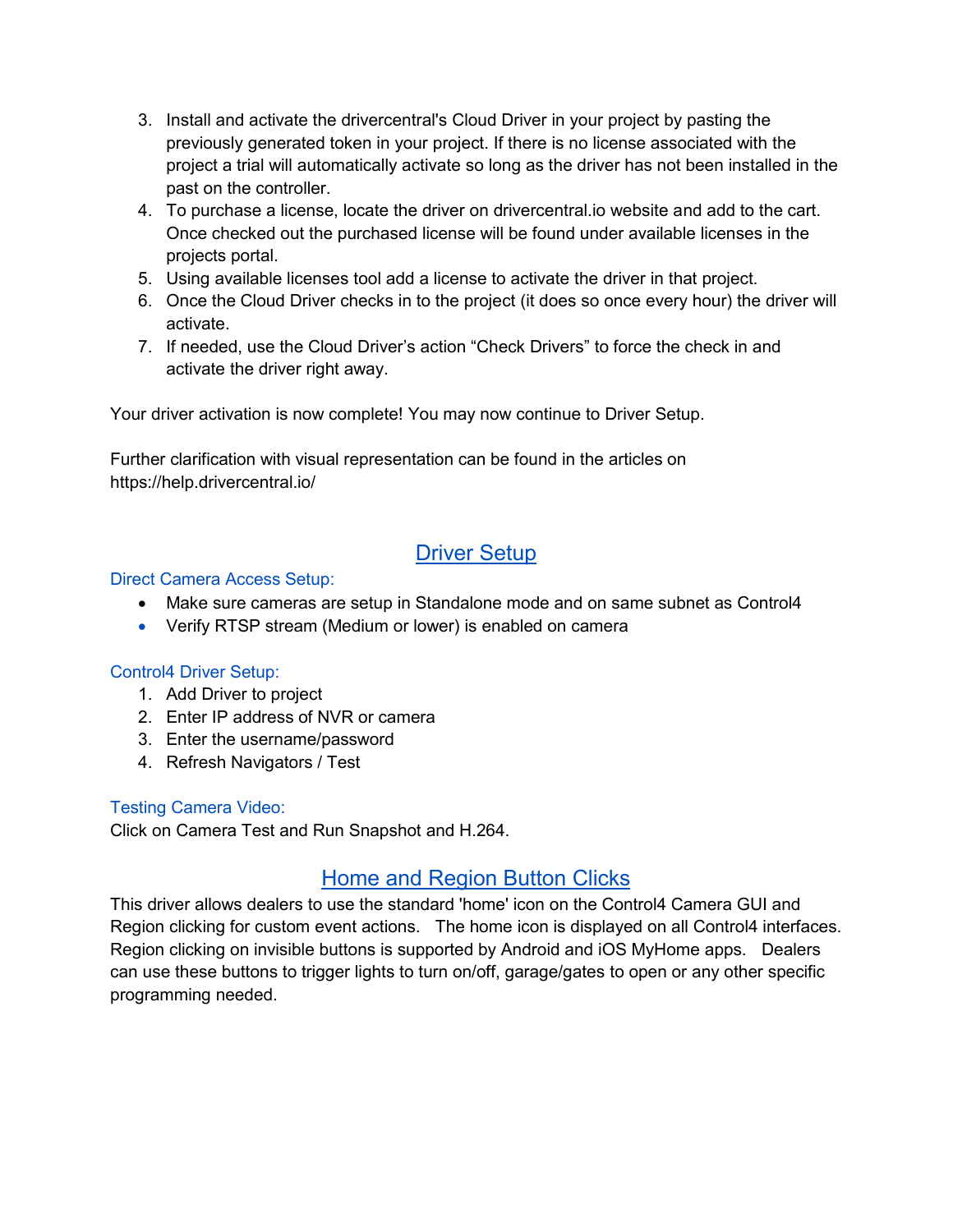

## Push Notifications

This driver supports direct Push Notification setup as a Composer action (**Send Push Alert**). Dealers DO NOT need to create Push notifications and attach the camera. The driver does this automatically. To use, click on the camera under Device Actions and select Send Push Alert. Dealers can choose:

- Alert Level (Alarm, Alert, Info)
- Message: Optional messasge to be included with the snapshot

Currently Control4 does not support saving these images or recalling them from the MyHome apps. If archiving or storage is needed, please use the Device Action: Send Email Alert

## Email/Text Notification Settings

The email/text notifications set under Notification Settings may require an email address to send the email to. You may set the Customer email preferences under the Email/Text Notification Settings. You may also customize the subject line of the email in the Email: Subject field. In order to receive the notification to text enter the recipient's phone number followed by the correct carrier domain in the email section:

- AT&T: [number]@txt.att.net (SMS), number@mms.att.net (MMS)
- T-Mobile: [number]@tmomail.net (SMS & MMS)
- Verizon: [number]@vtext.com (SMS)
- Sprint: [number]@messaging.sprintpcs.com (SMS), number@pm.sprint.com (MMS)
- Note: Verizon does not allow MMS via this method with our email service. Only SMS (no picture) alerts are allowed.

A test email may be sent to verify functionality by going into Driver Actions and selecting the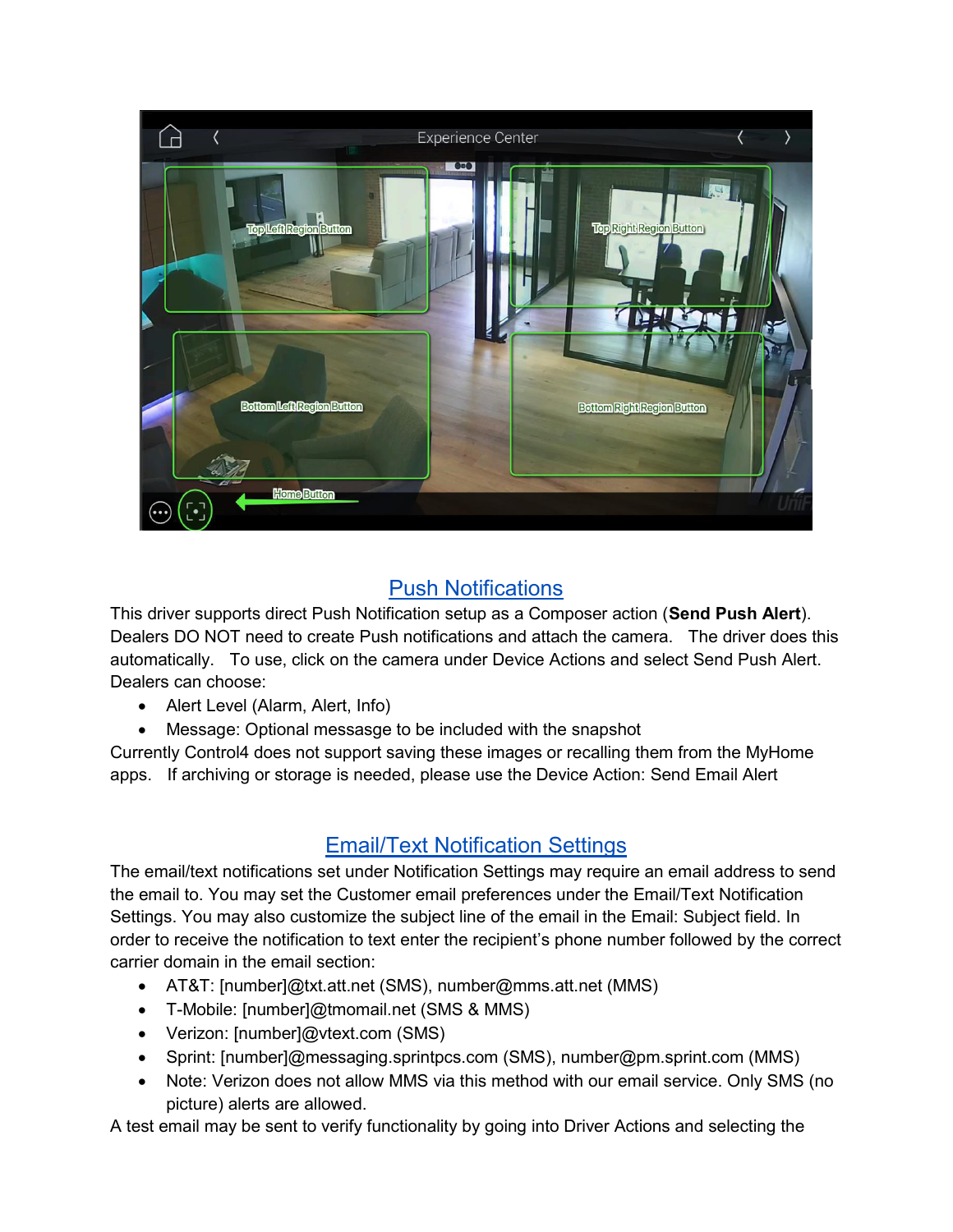Test Customer Email. Again, 4sight NOT required for text and email!

## Showroom and Free Trial

All Cinegration Development drivers for Control4 come with a 7-day trial. Simply add the drivercentral licensing driver, Cloud Driver, along with this driver and you can fully test the driver before purchasing. Including Cinegration Development drivers in your drivercentral showroom project will give you unlimited use without purchase.

### **Support**

If you require additional driver assistance or are having some issues please visit our help desk: [https://help.drivercentral.io](https://help.drivercentral.io/) 

## Development Tools

- This driver uses the Public UniFi Video API.
- **Driver communicates between local UniFi Video Cameras and Control4.**
- Push Notification uses the Control4 MyHome app and 4Sight
- Email Notifications use Cindev Notification System (Sendgrid Email API)
- DriverCentral Licensing and Driver Management

## Warranty & Disclaimer

Cinegration strives to provide fully working drivers without defects. However, changes and bugs may be found. Because of this, any bug/maintenance update to this driver will be free of charge. Due to the ever-changing nature of computer and audio/video systems, if a new version of the Control4 software creates issues with this driver, or feature enhancements, an upgrade version will be provided for an additional expense or free as determined by Cinegration.

This driver contains code written by Cinegration LLC. Any modification to this driver without the express written permission or without the express consent by Cinegration will void all warranties, constitute a ban on all drivers released by Cinegration and potentially legal action.

## Developer Information

cinegration

Cinegration Development, LLC [https://www.cindev.com](https://www.cindev.com/) 

We are always looking to improve our drivers. Please send your suggestions to: